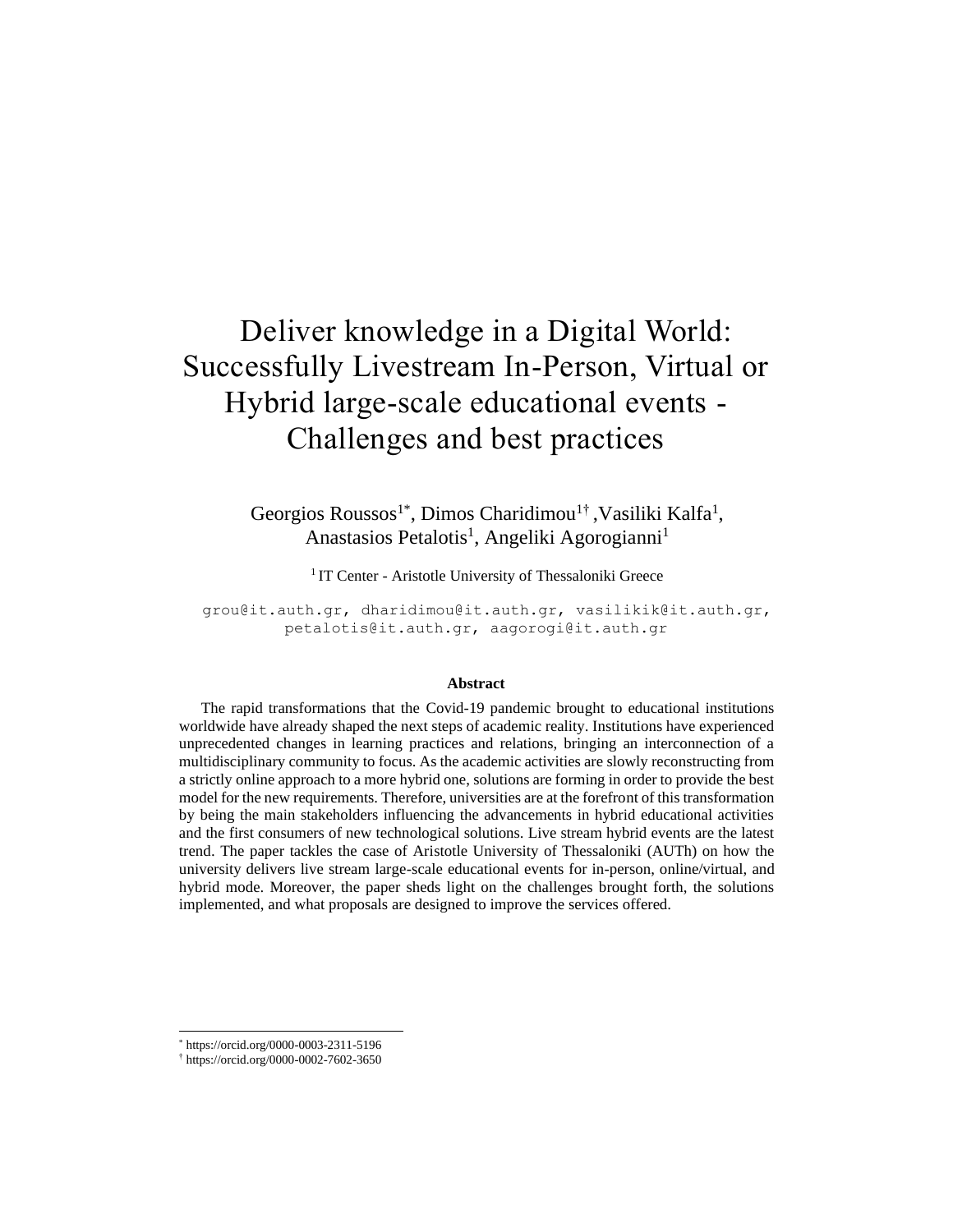# 1 Introduction

In recent years there has been a particular need for web and digital services, mainly due to unexpected and unprecedented circumstances caused by the Covid-19 pandemic. Without any doubt, the pandemic significantly altered student education. In addition, new methods of more effective teaching in research and learning programs of the new technologies are organized in all levels of education worldwide (Agorogianni et al.,2011).

Universities around the world have experienced rapid changes influenced by all of the above as well as technological advancements and social trends. Moreover, universities were faced with the challenge of dealing with a large multidisciplinary community interacting at an online level, raising the issue of resources, tools, and support (Kalfa et al., 2021). Many digital tools have seen an explosive usage increment in the education industry, especially those tools related to video conferencing and live streaming services.

Live streaming has increasingly become a way to share and obtain technical knowledge since it allows streamers to broadcast their work to live viewers worldwide. (Chen et al., 2020). Live streaming hybrid events, or events that combine both in-person and virtual experiences, are essential to the new normal. Professors and other academic staff can reach an audience never before possible using Audio Visual (AV) technology, primarily through live streaming. While video conferences are great for small classes, live streaming for education-focused events offers the chance for the academic staff to encounter thousands of students.

This paper presents what the IT Center of Aristotle University of Thessaloniki (AUTh) implemented to successfully support and deliver live streaming services for in-person, virtual, and hybrid large-scale educational events. The paper also sheds light on a) recognizing the challenges and difficulties, b) the good practices and solutions implemented c) proposals for improving digital infrastructure and services to support any type of educational event.

## 2 Challenges and issues

The rapid digitalization of education due to lockdowns affected the whole educational ecosystem of AUTh. With restrictions on indoor capacities due to COVID-19 health and safety protocols in classrooms, meeting rooms, event rooms, etc., and a population less willing to be in the physical presence of others, event organizers except for in-person and virtual events, also adopted new forms of event delivery such as hybrid events (Hashim et al., 2021).

AUTh is the largest University in Greece, and with larger online audiences than ever before, the live streaming landscape is fraught with many challenges.

### 2.1 An extremely high demand of live streaming requests for large-scale events

Referring only to large-scale events<sup> $\ddagger$ </sup>, during the last year, the IT Center of AUTh received over 380+ requests§ for live streaming services of different types of events (in-person, virtual, and hybrid) in various locations inside the campus. In other words, the ratio was approximately one large-scale event per day.

<sup>‡</sup> with over 300 people invited

<sup>§</sup> Requests for live streaming through personal meetings and other low-scale events are not included.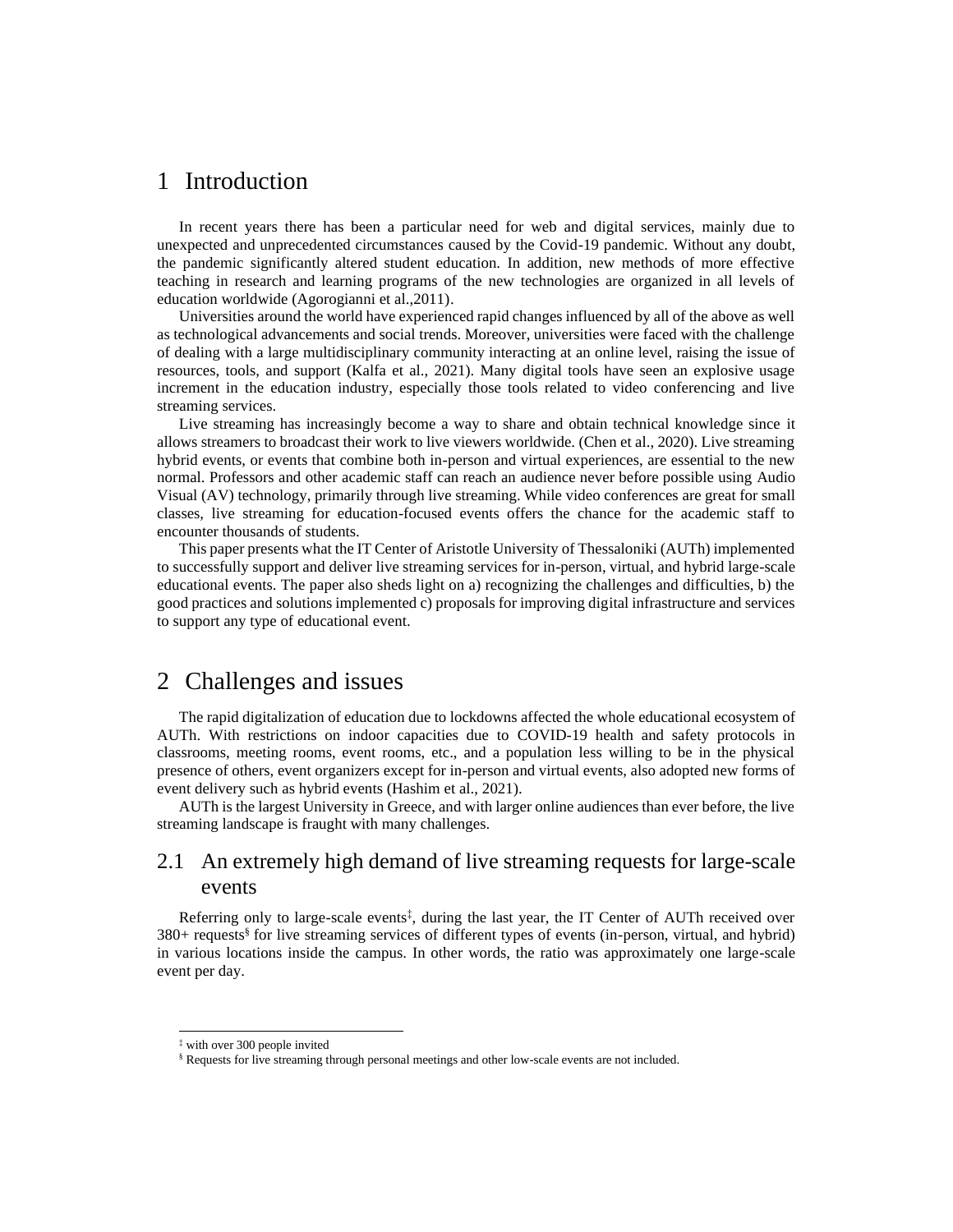#### 2.2 Different types of events

Some of the main critical key factors that specify the type of event are: a) the location, b) the accessibility, c) interaction with the public.

In a comprehensive University offering a broad choice of large-scale events by 11 faculties and 41 Schools, each event type, which requires live streaming, has its requirements, specific features, and challenges. More specifically, the IT Center of Aristotle University of Thessaloniki is supporting Live streaming services for three types of events according to presence - attendance: a) in-person events require all the attendees to be present in a physical location at the time of the event b) virtual events are those in which everyone attends online and c) hybrid events are a mix between a virtual event and an in-person event where some people attend online and others attend in-person.

Accordingly, the same is true in the case of in-person learning, virtual learning, and hybrid learning in education. Having different types of events and supporting the needs of a multidisciplinary community means that one-size-fits-all does not exist when hosting educational events. That is why there are different solutions for different educational events. Consequently, last-minute changes on event type (e.g., from in-person to hybrid or sometimes to entirely virtual) due to emergency protection measures of the Covid-19 pandemic are usually on the top of the challenges that IT Center is dealing with.

### 2.3 There are too many requests for hybrid events than available equipped building infrastructure.

The IT Center of AUTh now administrates centrally more than sixty (60) IP cameras for live streaming purposes, installed in rooms inside and outside the main campus.

The difference between the high demand for Live Streaming services and the small number of conference rooms available shows a considerable need for more rooms equipped with the latest technology to support large-scale educational events of any form.

#### 2.4 Lack of know-how of the people directly involved.

The Covid-19 has brought the world to a situation where those who are not having the appropriate digital skills face the imbalance of digital exclusion. Fortunately, as previously mentioned, education in a digital world never stops. Live streaming as a web service is a valuable tool that can be combined with any form or type of event with the appropriate user support and learning mechanism

As previously mentioned, AUTh is a multidisciplinary university, and as it is well known, as regards the academic staff, not everyone comes from the IT field. Therefore, there were cases where people of the academic staff wanted to support virtual or hybrid events with Live streaming services on their own (e.g., custom live streaming through Zoom).

Although most academic staff sooner or later learned how to use teleconferencing systems and applications like "Zoom for Meeting, Zoom for Webinars, and Zoom Events" to meet their needs, there were many cases in which extra training was required. Similarly, when planning large-scale events (especially hybrid ones), the organizers, the speakers, and participants needed training on operating such an event or how to behave based on the available equipment in meeting rooms, conference rooms, or event halls at Aristotle University.

#### 2.5 The need for live streaming services in any location.

The live-streaming landscape is fraught with known and sometimes unknown challenges. The ultimate AUTh's IT Center goal is always to provide the best viewer experience to our physical or remote attendees. In practice, this means low latency, minimum compression, consequently better video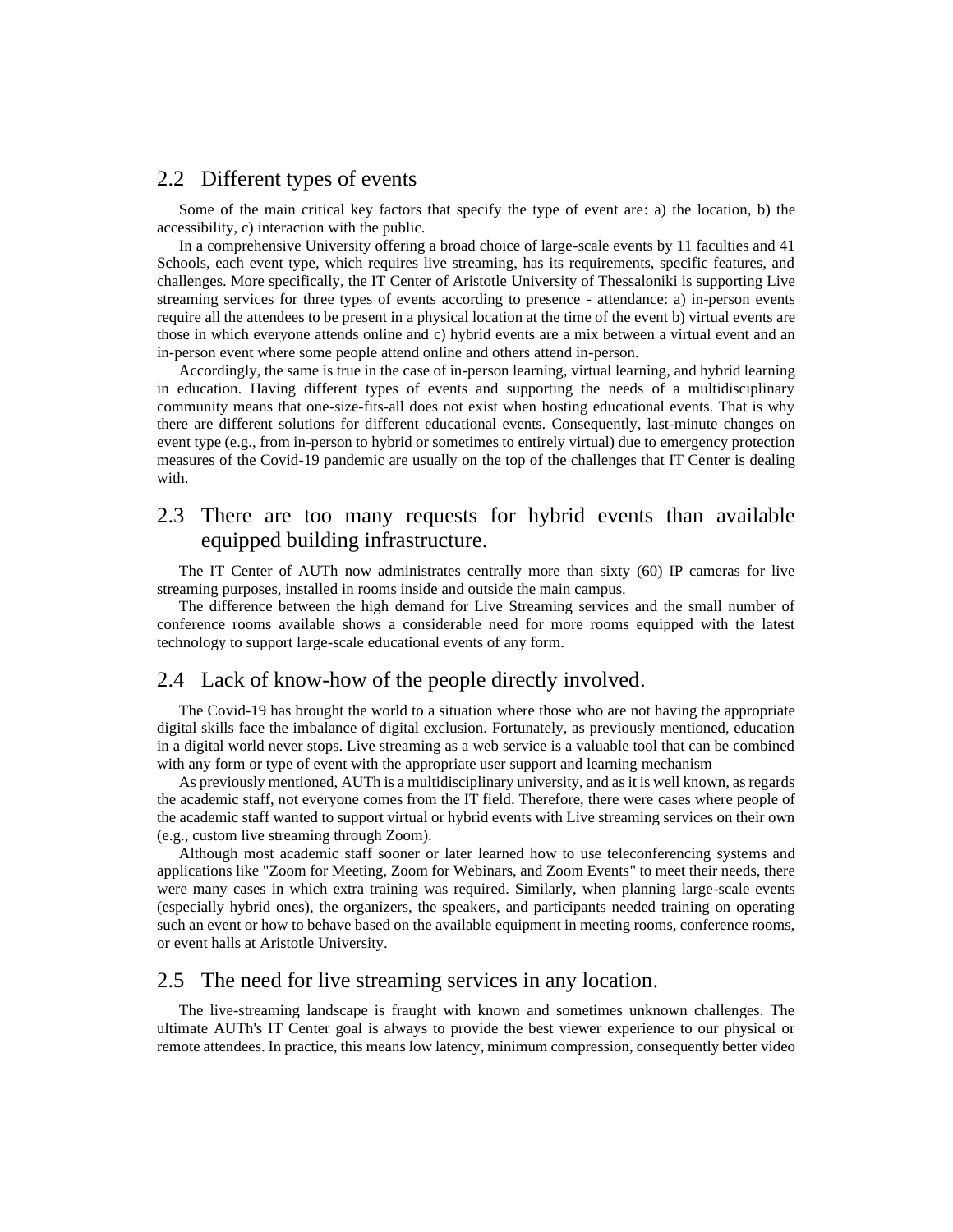quality, and last but not least continuous availability of web services. However, things are not always as straightforward as they might seem. In some cases, the IT Center is often called upon to cover events of any form from many different locations where the AUTh may not have permanently installed equipment, i.e., IP cameras, microphone and sound system, etc. Therefore, there is a need to use portable equipment (kit) that includes a complex AV infrastructure. One such case as a typical example concerns the coverage of a significant large-scale hybrid educational event at Thessaloniki's Concert Hall (TCH), providing live streaming services using portable AV equipment. (Fig.1)



**Figure 1 –** Livestream Hybrid large-scale educational event at Thessaloniki's Concert Hall (TCH)

Another typical example is the case of covering events in preserved and valuable historical sites, such as the old ceremony hall in the old building of the School of Philosophy of AUTh\*\* (Fig.2). In places like this, there are difficulties in installing permanent equipment while existing restrictions regarding the remodeling of the hall.



**Figure 2 -** The ceremony hall in the old building of the school of Philosophy

# 2.6 Data availability issues.

In the Aristotle University of Thessaloniki, almost 90% of the events, especially the large-scale ones, are recorded for educational and archive purposes and Video on Demand (VoD). ††

<sup>\*\*</sup> The old building of the school of Philosophy was built in 1888.

<sup>††</sup> VoD is a a free-for-all available service provided by AUTh's main website (https://www.auth.gr/).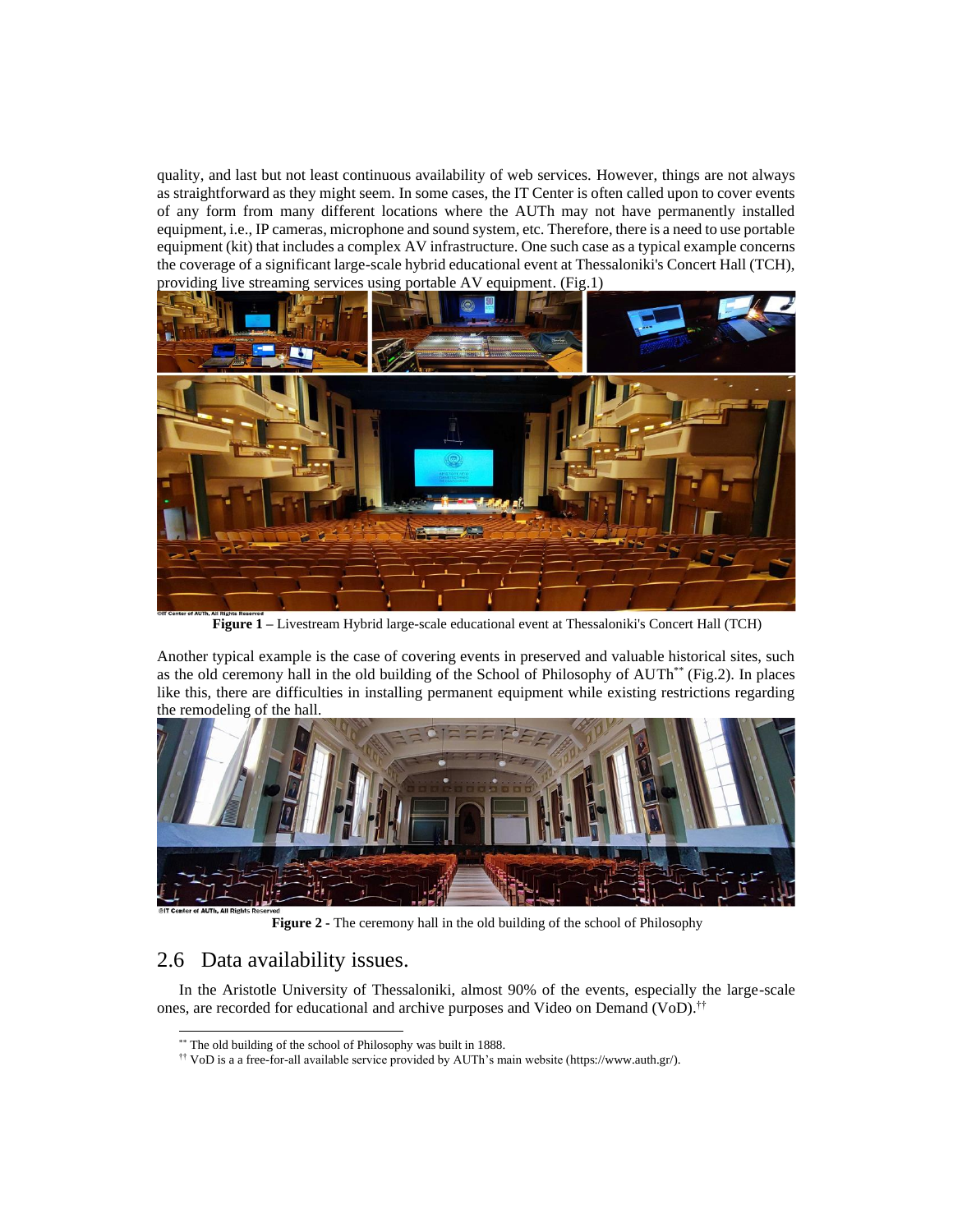Therefore, live streaming services and video recording have a high importance level, and indeed, all the above demand more storage space and network bandwidth.

#### 2.7 Data Security issues.

Another challenge is related to the issues of data security. The protection of the recorded video material and Live Streaming connections are essential issues that AUTh's IT Center pays much attention to. In practice, this means that there is always a need for improvements at all levels concerning data security.

Regarding the VoD and the live streaming service, it is a university's policy to avoid using famous social media services like Facebook or Youtube<sup>‡‡</sup> since they indefinitely keep the right to store and own valuable academic data on their data centers worldwide.

All of the AV equipment that is installed in many different locations throughout the campus is connected to a secured network. Video capturing and then the inbound streaming data are encrypted using specific streaming protocols i.e., HLS, RTMP, and RTSP.

In AUTh, IT Center acts under specific policies and standards according to General Data Protection Regulation (GDPR) law regarding data privacy and security. Particularly, most of our data is kept in our privately owned data centers and served through our on premises servers. Instead of that, since AUTh has fully complied with GDPR as a European country, the IT Center of AUTh uses its university internal systems and services. Any data format is stored in IT Center's data centers which means more security. Even when transferring some particular data to other European data centers, a high level of encryption is applied.

# 3 Best Practices – Suggested Solutions

This section will present some of the key best practices - solutions followed by the IT Center to successfully meet the growing needs and challenges highlighted above concerning Live streaming services

#### 3.1 Manuals and Training Programs

At AUTh, live streaming applies for any event form if the organization committee decides to use that service. With this in mind, there are several times that there is a particular need for training of people who want to organize an event (virtual, or hybrid) who are obviously not so familiar with the necessary equipment as well as the services involved. In this scenario, the tactic pursued by the IT Center of AUTh as a learning model to prepare others is providing them all the necessary training material following the old saying approach of "Teaching Them How to Fish."§§

More specifically, the IT Center has developed text manuals and instructional videos on the use of services that combine Teleconferencing, Live Streaming, and other related operations and services. Last year, over 120+ people of the academic staff successfully trained through face-to-face or virtual training programs due to the plethora of hybrid events.

Regarding the scenario of the In-Person events, procedures are fully automated and centrally controlled by the IT Center, so in that scenario, there is no need for training or preparing people involved in an event. Remote IP Cameras are centrally controlled, providing live streaming and recording services.

<sup>‡‡</sup> In that statement, AUTh's Official pages in social networks are not included.

<sup>§§</sup> Famous old saying about the value of education: "Give a man a fish, and you feed him for a day. Teach a man to fish, and you feed him for a lifetime."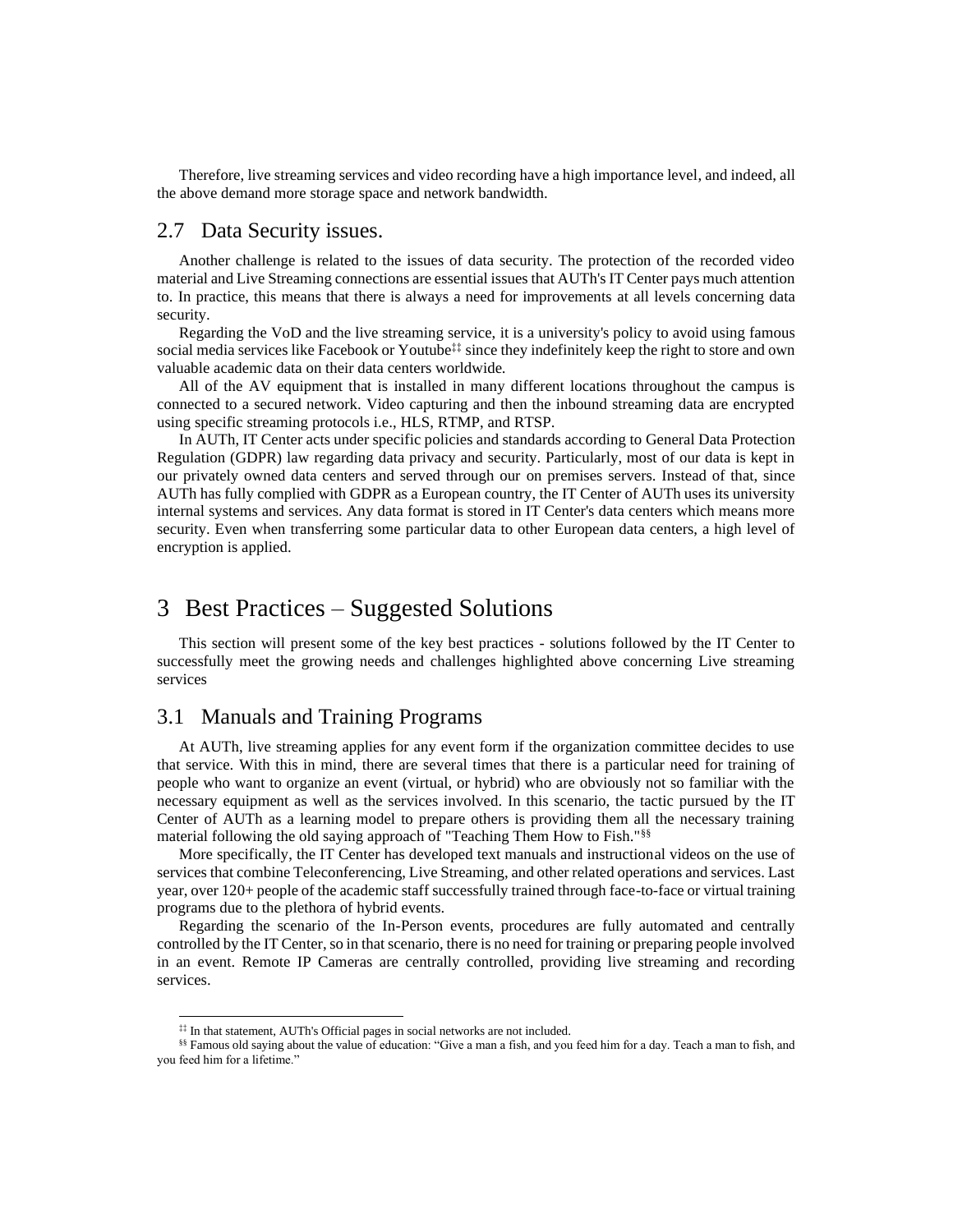Of course, large institutional level educational events are supported and covered by experienced technical staff; however, whether small departmental level events are held, it is beneficial for all to obtain digital skills and knowledge. In other words, the know-how should be spread and remain to others as a legacy in a point of view. This is a big step in contributing to the technical development of the University members and strengthening its extroversion.

### 3.2 Room Categorization (In-Person, Virtual, Hybrid)

The IT Center has categorized the rooms available for Live Streaming, according to the type of the event it could be supported. Consequently, members of AUTh are able to know which room is suitable for the format of the event they want to use. The categorization applies as follows:

- In-person Rooms (The equipment of the hall is used for Live Streaming events with physical presence only.)
- Virtual Rooms (The room equipment is used for teleconferencing and Live Streaming through of it, with the speaker (the small group of speakers) being the only physical presence.)
- Hybrid Rooms (The room equipment is used for Live Streaming and Teleconferencing events having a partial physical and partial virtual presence.)



**Figure 3 -** Conference Halls for In-Person, Virtual, and Hybrid Events - AURDC, KEDEA



**Figure 4 -** Conference Hall for In-Person, Virtual, and Hybrid Events – AUTh's Library

Undoubtedly due to the Covid-19 pandemic, most of the events are hybrid (Fig.3, Fig.4). In addition, many claims that this whole hybrid model (Hybrid working, hybrid learning, hybrid events, etc.) both during and after the pandemic is here to stay. (BBC, 2021) In practice, this means that the need for rooms that meet the hybrid event form will constantly increase.

### 3.3 Procedure for handling requests for live streaming events

The IT Center of AUTh, having been certified both under a quality assurance perspective (according to ISO 9001:2015\*\*\*) and an information security management perspective (according to ISO/IEC

<sup>\*\*\*</sup> ISO 9001:2015 specifies requirements for a quality management system when an organization: a) needs to demonstrate its ability to consistently provide products and services that meet customer and applicable statutory and regulatory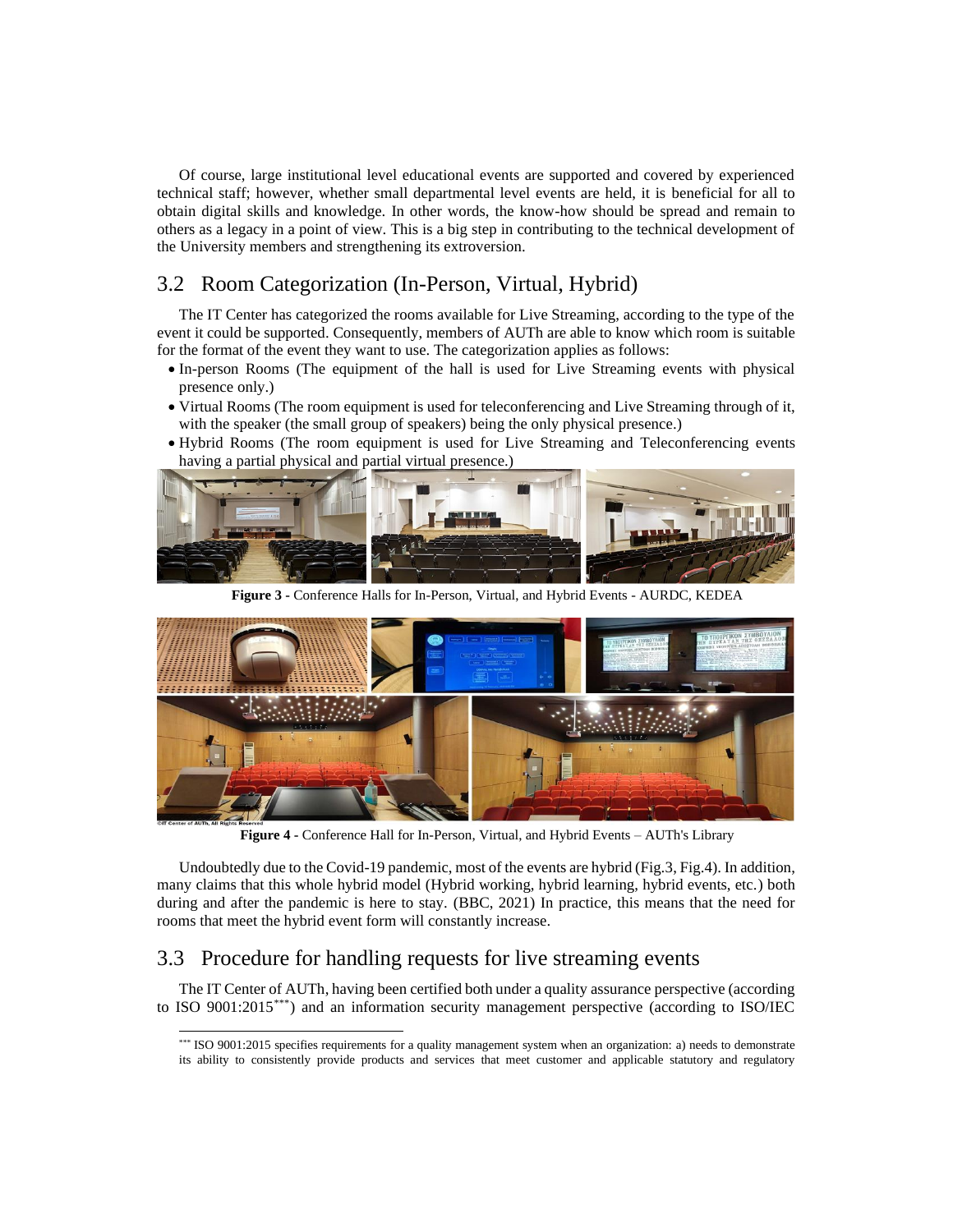27001:2013†††), handles all the live streaming requests with standardized procedures ensuring, among other things, the compliance of the Organizers with GDPR, Intellectual Property rights (IPR), etc.

The live streaming requests handling is supported by an in-house developed ticketing system that allows organizing and categorizing the requests by event type.



**Figure 5 -** IT Center's flowchart of procedures to apply for live streaming services.

Αs Figure 5 shows, the ticketing system recognizes the applicant's role as a member of Aristotle University and guides him to choose the appropriate Live Streaming service depending on the type of event. In addition, after mandatory acceptance of the relevant regulations on GDPR, the applicant can select the video recording option or not. The following flowchart analytically shows the procedures followed by IT Center of AUTh using a fully standardized ticketing system for the live streaming requests.

#### 3.4 Automated processes and central administration.

The IT Center controls and administrates all the wired IP cameras installed in the entire campus centrally and remotely.

PTZ and remote cameras are the perfect partners for live streams. With various connections ranging from USB to SDI, NDI, and IP, PTZ cameras have never been more valuable and relevant, especially

requirements, and b) aims to enhance customer satisfaction through the effective application of the system, including processes for improvement of the system and the assurance of conformity to customer and applicable statutory and regulatory requirements.

<sup>†††</sup> ISO/IEC 27001:2013 specifies the requirements for establishing, implementing, maintaining and continually improving an information security management system within the context of the organization. It also includes requirements for the assessment and treatment of information security risks tailored to the needs of the organization.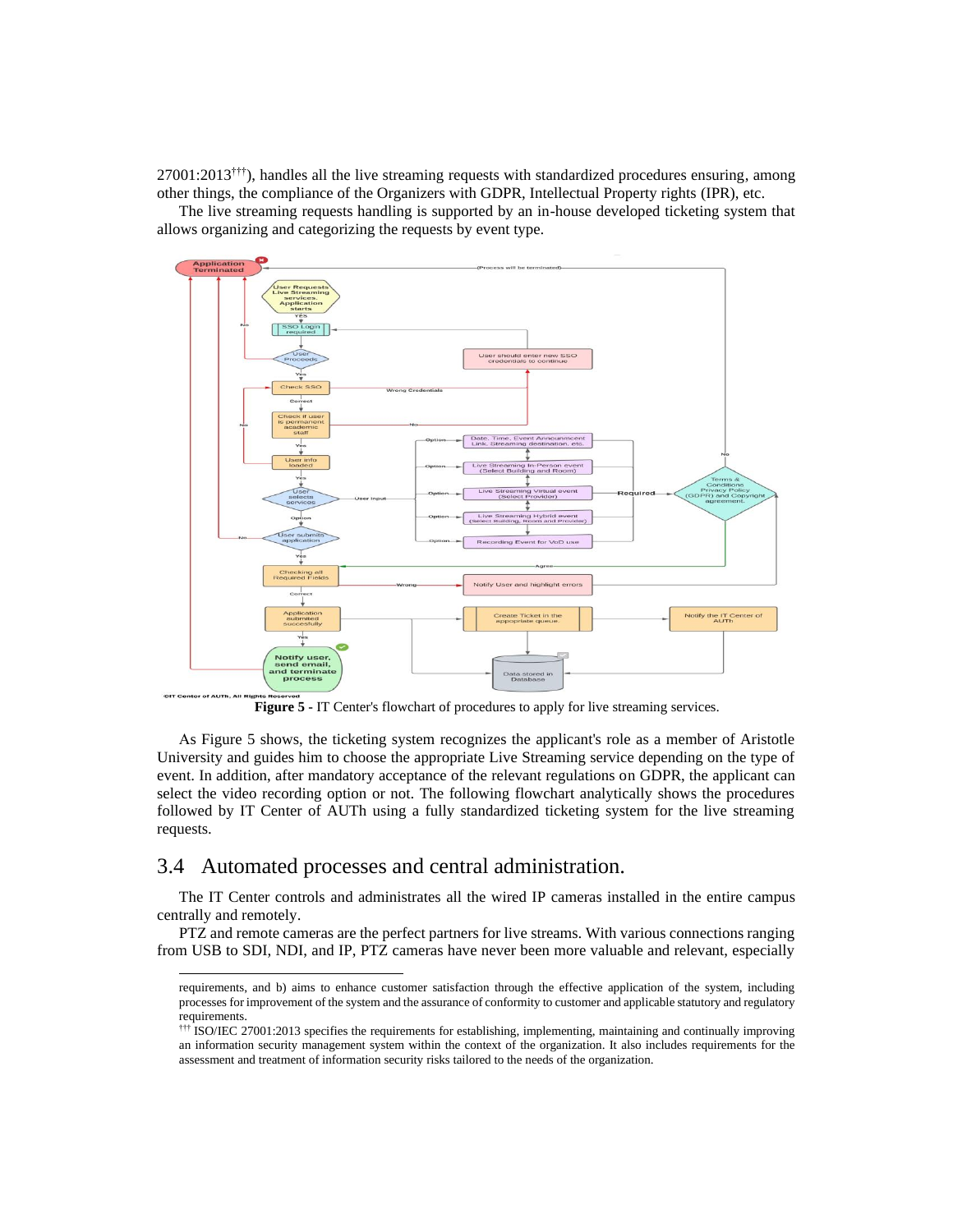for live production. We have multiple benefits through centralized control of the AUTh's IP cameras. Some of the main benefits are: 1) remote software updates, 2) fast recognition and error debugging, 3) instant remote controlling, 4) instant storing of raw data, 5) automated live streaming and recording scheduling tasks, 6) fast and multiple-serving of requests for audiovisual services, 7) remote configuration and setup without physical presence.

#### 3.5 On-Premise Infrastructure

At Aristotle University, a software and hardware infrastructural setup that is deployed and running from within the confines of our organization is a must. In other words, using on-premise infrastructure, we own complete control over the entire infrastructural setup. On the other hand, all the valuable personal and academic data stay safe since they are encrypted in our private network, and nobody other than our team has access to the information.

For the live streaming processes, the IT Center uses the Wowza streaming engine, a customizable, flexible, and stable software that runs on-premises on multiple Linux servers at the university's physical location. The main benefit of the Wowza streaming engine is the ability to ingest any live stream and deliver it to any device. Moreover, some other additional benefits led IT Center to choose Wowza as a streaming engine like a) ingesting streams from any encoder, b) creating live, linear, or on-demand streaming applications, c) streaming live events, video conferencing, and audio streaming without time limits d) delivering video and audio streams to any player or device (Wowza, 2022)

In Figure 6, we see AUTh's typical workflow for live transcoding consisting of three phases: 1) input, 2) transcoding, 3) Output / Playback



**Figure 6 -** A typical workflow for Live Transcoding

In AV and streaming systems, "transcoding" is a technical term that covers a number of digital media tasks and functionalities. Transcoding is taking already compressed (or encoded) content, decompressing (decoding) it, and then altering and recompressing it. Transcoding is critical in today's live streaming workflow because it enables administrators to change the video and/or audio format (codec) from one to another. For example, converting from an H.264 video and AAC audio source to H.265 video (Wowza, 2022).

On ther other hand, transrating refers specifically to changing the bitrate of the video or audio source, such as taking an HD video input stream at 5 Mbps and converting it into one or more lowerbitrate streams (such as 3 Mbps, 1.5 Mbps, 1 Mbps, 600 kbps, etc.) to enable adaptive bitrate (ABR) streaming (Wowza, 2022). The ABR in the transrating process is an essential feature that IT Center uses widely. For instance, there are many cases of large-scale educational events with a large audience of live streaming viewers who demand to see the video of the live event. By converting the bitrate streams, consequently, the quality of the served video by device type and by the ratio of the number of live viewers, IT Center achieves to provide the live streaming service to more active live viewers, from approx. 600 viewers in 4K quality to approx. 6.5K viewers in 240p quality (Fig. 7).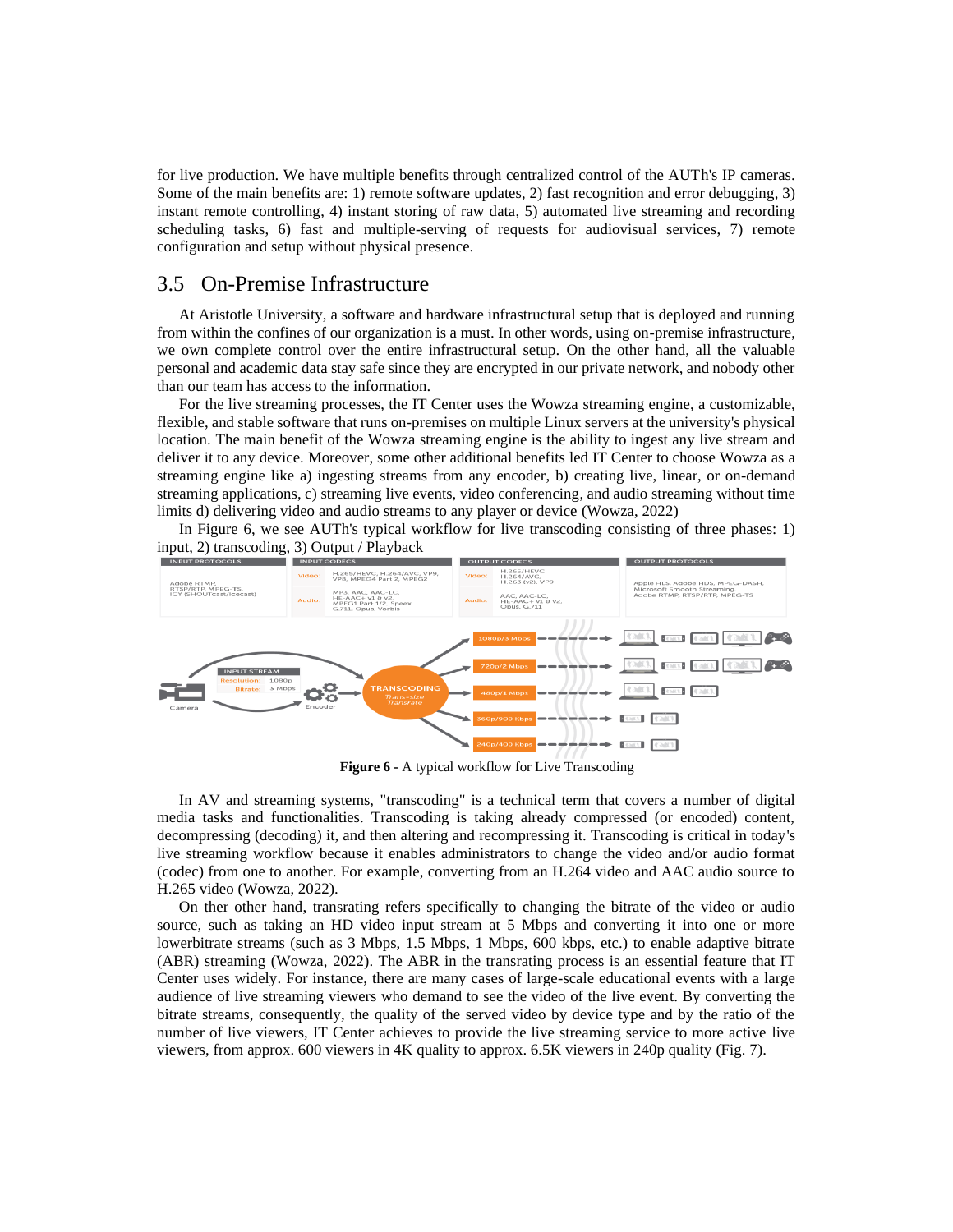

**Figure 7 -** The ratio of the number of live users towards live streaming video quality

In Figure 8, we see the case of Aristotle University to support live-streaming its large-scale events using its on-premises infrastructure, followed by plenty of automated processes with the addition of VoD service on the same infrastructure. Undoubtedly, the tech roadmap from capturing to delivering and playing a successful stream is not always easy. Since IT Center usually covers large-scale events simultaneously, there are many cases that one single streaming engine is not enough. That is why the IT Center of AUTh uses two media servers.



**Figure 8 -** AUTh's workflow for Live Streaming and Video on Demand.

On the other hand, unfortunately, there is always a slight delay when broadcasting single or multiple live streams. That is due to the steps involved in getting our ingested video out to our viewers. In other words, once our stream is received from the server assigned to process it (e.g., media server), it first needs to be transcoded from its incoming format, RTMP, to RTSP or Low Latency HLS format.



**Figure 9 -** AUTh's streaming protocols and streaming latency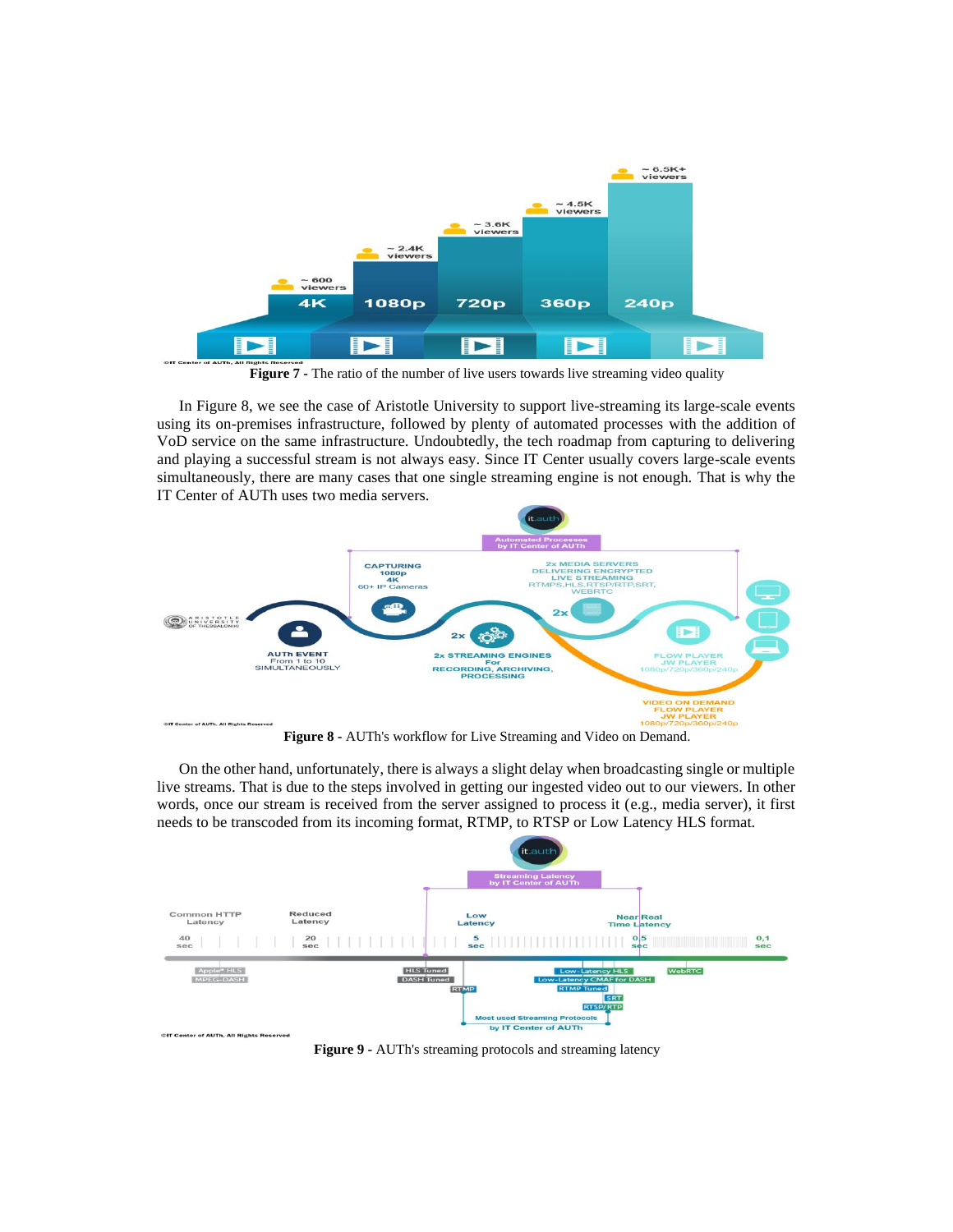In most cases, while covering large-scale events, the average streaming latency is approx. 11 seconds (Fig. 9). However, in a digital world where videos are leading in multimedia use, there is a growing need for shorter latency and high video quality, giving an excellent viewing experience on any device. On the one hand, we have the evolution of wireless networks that support speeds from 1 to 20 Gbps (e.g., Optical networks, 5G wireless networks, etc.) and help on this matter. On the other hand, we have an incredibly growing demand for Internet and multimedia applications that require and consume more bandwidth (Roussos, G., 2021) (Fig. 10).





What did the IT Center use to achieve better results for the academic community and everyone else? Multiple streaming engines on multiple Virtual Machines (VMs) installed on separate dedicated servers serving different video quality according to user's demand. The answer may seem short, but the entire try from the IT Center was undoubtedly huge.

Another point worth mentioning is that IT Center pays much attention to understanding video quality's impact on user engagement. Whether live streaming or VoD service, content providers must understand if and how video quality affects user engagement and how to invest their resources best to optimize video quality (Dobrian, F, et al., 2011).

As it is well-known and much-discussed worldwide, twenty years approx before, researchers mentioned that live streaming and Video-on-Demand (VoD) over the Internet is the next major step in the evolution of media content delivery. (Yu. H, et al.,2006). Nowadays, we live in a period when this phrase becomes true. A number of different protocols have been developed worldwide to facilitate realtime or near real-time streaming of multimedia content. By leveraging the increasing availability of broadband access and adapting new, improved streaming protocols (i.e. WebRTC, low-latency HLS, RTMP Tuned, SRT, and SRTP / RTP), Aristotle University offers live or video-on-demand streaming services having low latency.

Finally, by recognizing the challenges of its digital and audiovisual infrastructure and following best practices, the IT Center is more prepared to cope with any scale and any form of educational event requiring live streaming services.

### 4 Future Plans

The need to face the high demand in online and hybrid events belongs to future steps that need to be taken. Towards this direction, a new project is underway in order to upgrade with wirelessly connected state-of-the-art equipment in more than 100 rooms around campus. This project is set to be finalized by the end of 2022. The upgrade includes cameras (IP 4K cameras with face tracking), digital microphones, a centrally controlled broadcasting and recording system, remote security control with geo-location of devices via Radio Frequency Identification (RFID) technology, etc. The project also handles the transformation of a room into a green screen studio and the addition of 5 full hybrid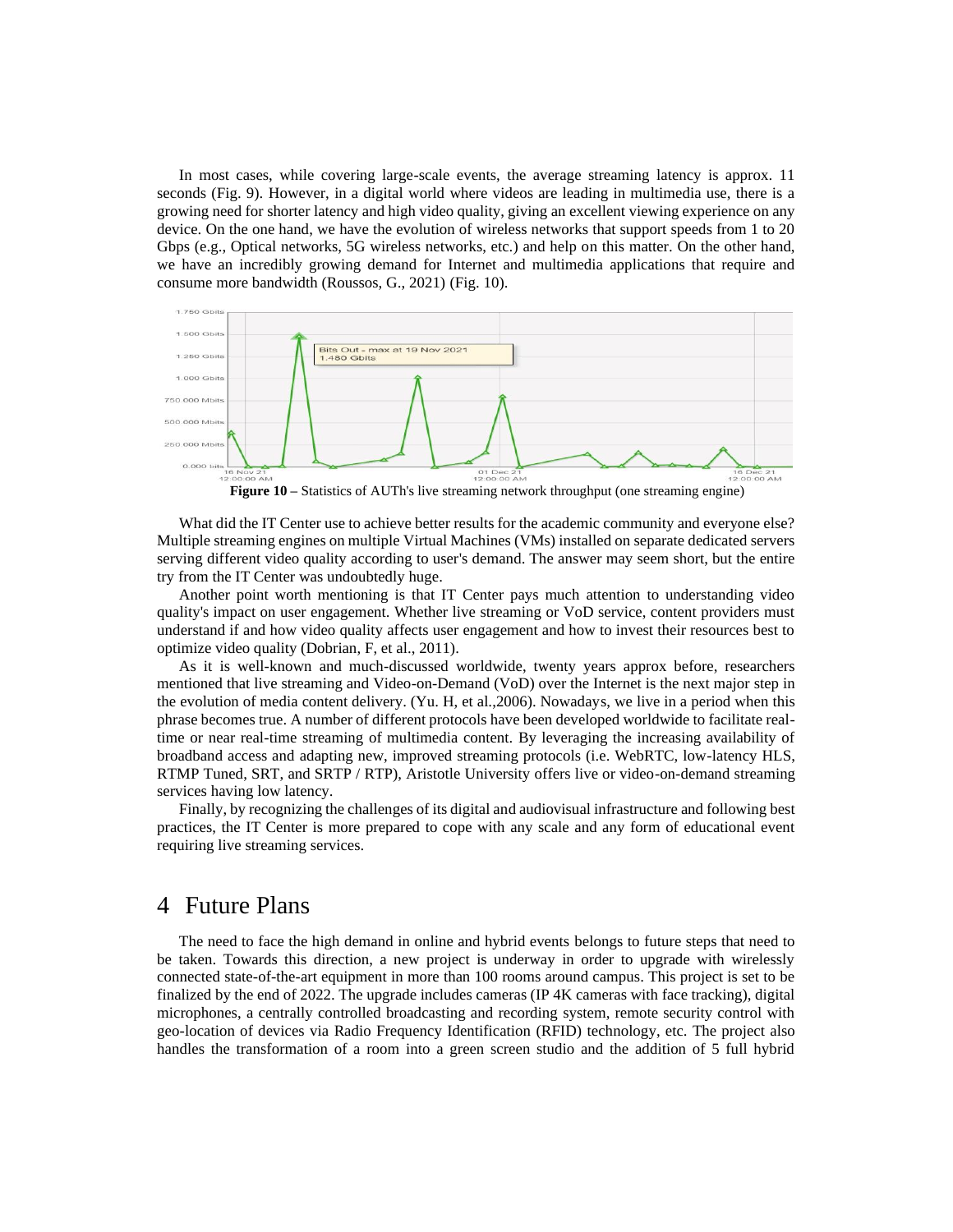conference halls. As a result of the upgrade and the additional rooms, there is a high possibility of experiencing multiple server connections and thus a high server load. In addition, there is an examination in the progress of adding dedicated servers and/or cloud servers to tackle this new traffic load.

All of the above plans, including the benefits arising from there, are not intended just for the AUTh's academic community but for a multidisciplinary university; hence, this is one more big step in doing good for all in a digital world.

# 5 References / Citations

Kalfa, V., Roussos, G., Charidimou, D., & Agorogianni, A. (2021). Coping with the COVID-19 challenges in a comprehensive university: learning tools and procedures adopted by Aristotle University of Thessaloniki. Proceedings of the European Univer, 78, 126-135[. https://doi.org/10.29007/hhvq](https://doi.org/10.29007/hhvq)

Mohamed Hashim, M., Tlemsani, I. & Matthews, R. Higher education strategy in digital transformation. Educ Inf Technol (2021).<https://doi.org/10.1007/s10639-021-10739-1>

Yan Chen, Walter S. Lasecki, and Tao Dong. 2021. Towards Supporting Programming Education at Scale via Live Streaming. Proc. ACM Hum.-Comput. Interact. 4, CSCW3, Article 259 (December 2020), 19 pages. DOI: <https://doi.org/10.1145/3434168>

Agorogianni, A. Z., Zaharis, Z. D., Anastasiadou, S. D., & Goudos, S. K. (2011). Distance learning technology and service support in Greece: The case study of the Aristotle University over the last decade, 16(1), 25-39. <https://doi.org/10.1007/s10639-009-9110-3>

ISO website (2021). *ISO 9001:2015 Quality management systems - Requirements*. Retrieved February 02, 2022, fro[m https://www.iso.org/standard/62085.html](https://www.iso.org/standard/62085.html)

ISO website (2021). *ISO/IEC 27001:2013 Information technology - Security techniques - Information security management systems - Requirements*. Retrieved February 02, 2022, from<https://www.iso.org/standard/54534.html>

BBC website (2021). *Zoom sees more growth after 'unprecedented' 2020*. Retrieved January 28, 2022, from <https://www.bbc.com/news/business-56247489>

Wowza website (2022). *What Is Transcoding and How Does It Impact Streaming Quality?* Retrieved February 06, 2022, fro[m https://www.wowza.com/live-video-streaming/live-transcoding](https://www.wowza.com/live-video-streaming/live-transcoding)

Roussos, G. (2021). Android Application Development for Mobile Signal Detection of Wireless Communication Networks Technologies 2G, 3G, 4G, 5G and Usage Statistics Analysis (No. GRI-2021-30156). Aristotle University of Thessaloniki.<https://doi.org/10.26262/heal.auth.ir.329130>

Dobrian, F., Sekar, V., Awan, A., Stoica, I., Joseph, D., Ganjam, A., ... & Zhang, H. (2011). Understanding the impact of video quality on user engagement. ACM SIGCOMM computer communication review, 41(4), 362-373. <http://doi.org/10.1145/2018436.2018478>

Yu, H., Zheng, D., Zhao, B. Y., & Zheng, W. (2006). Understanding user behavior in large-scale video-on-demand systems. ACM SIGOPS Operating Systems Review, 40(4), 333-344.<http://doi.org/10.1145/1217935.1217968>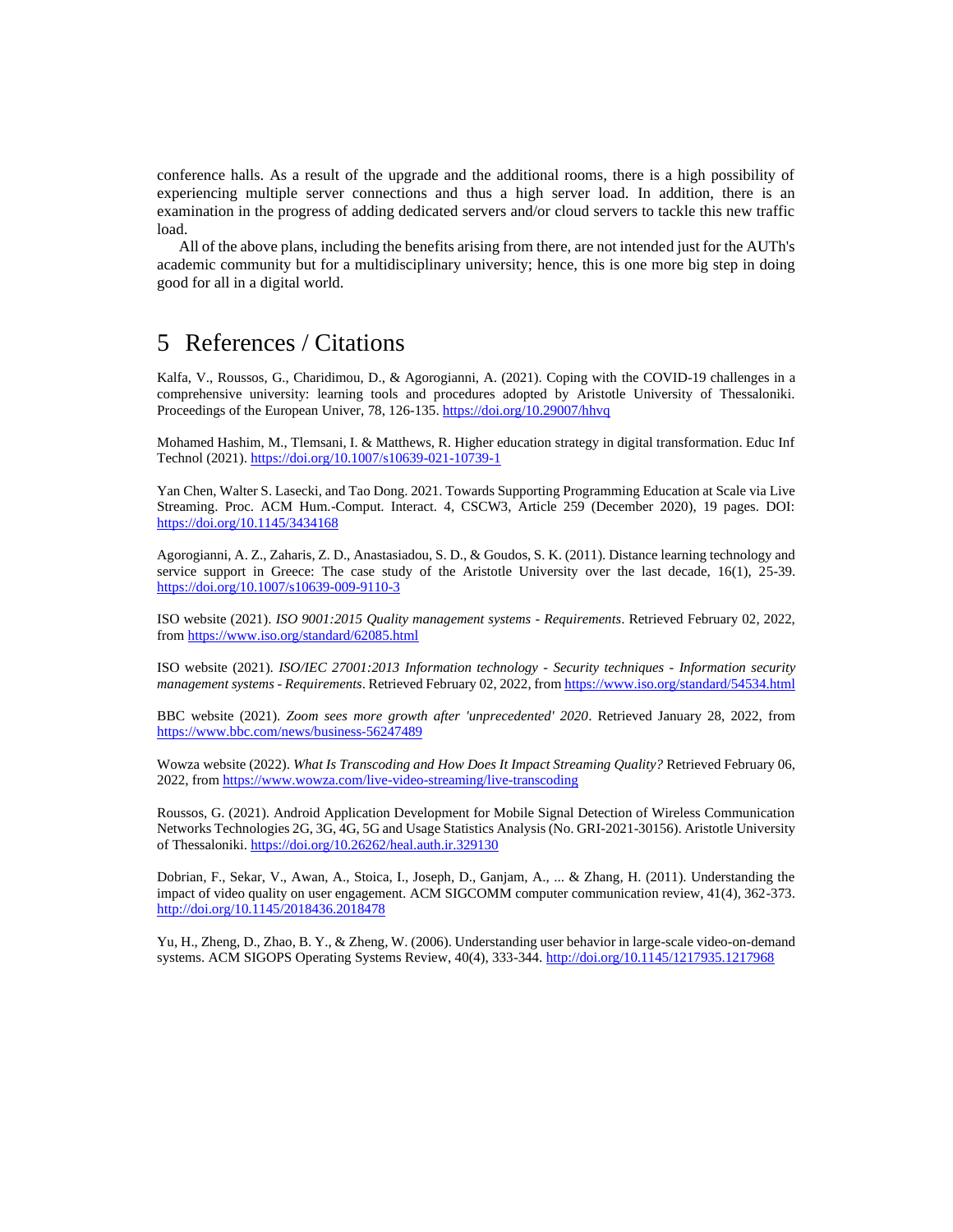# 6 Author biographies



**Georgios Roussos** is the IT System Administrator and AV Project Manager at Academic Technology Support Office at Digital Learning and Support Department of Information Technology Centre (ICT) of Aristotle University of Thessaloniki (AUTh). He holds a Bachelor's degree in Informatics and Computer Technology and a Master's Degree in Communication Networks and Systems Security. He is responsible for Audio Visual, Video Conferencing, Web Conferencing, Live Streaming operations, and the university's actions. His research interests include sustainable e-learning technologies, AR / VR technologies, wireless technologies, and information security. Since 2014 he has been an active member of Google Developers Group (GDG). For 2021-2022 he was selected by the organizing committee of AUTh to serve as an ambassador

of the EPICUR (European Partnership for an Innovative Campus Unifying Regions) the European University Alliance. - [Linkedin Profile](https://www.linkedin.com/in/georgios-roussos/)



**Dimos Charidimou** is the Head of the Academic Technology Support Office at Digital Learning and Support Department of Information Technology Centre (ICT) of Aristotle University of Thessaloniki (AUTh), one of the biggest educational institutions in Greece. He is engaged in a wide range of issues in the field of image-audio and eLearning technologies. He has experience in the fields of videoconference services, live event broadcasting and eLearning administration. He graduated from the Department of Electronic Engineering at Alexandreio Technological Educational Institute of Thessaloniki. He holds a Master's Degree in ICT in education and a Master's Degree in Education Administration and Management. He is also a PhD candidate. His main research field is in synchronous / asynchronous distance eLearning. - [Linkedin Profile](https://www.linkedin.com/in/dimos-charidemou/)



**Vasiliki Kalfa** is the LMS administrator in the Academic Technology Support Office at Digital Learning and Support Department of Information Technology Centre (ICT) of Aristotle University of Thessaloniki (AUTh). As a member of the Academic Technology Support Office, she is also an experienced technician in Audio, Visual and Video Conferencing, Web Conferencing, Live Streaming operations. Her research activities include curriculum organisation, optimisation of learning tools as well as applied educational practices of students in STEM. She has been involved in various European projects as an active member of the Educational Involvement Department of the Board of European Students of Technology, as well as in Société Européenne pour la

Formation des Ingénieurs and International Federation of Engineering Education Societies. She obtained her degree from the Department of Primary Education at the University of Western Macedonia in 2012 and her Masters in STEM Education in 2021 at the Aristotle University of Thessaloniki. - [Linkedin Profile](https://www.linkedin.com/in/vasilikikalfa/)